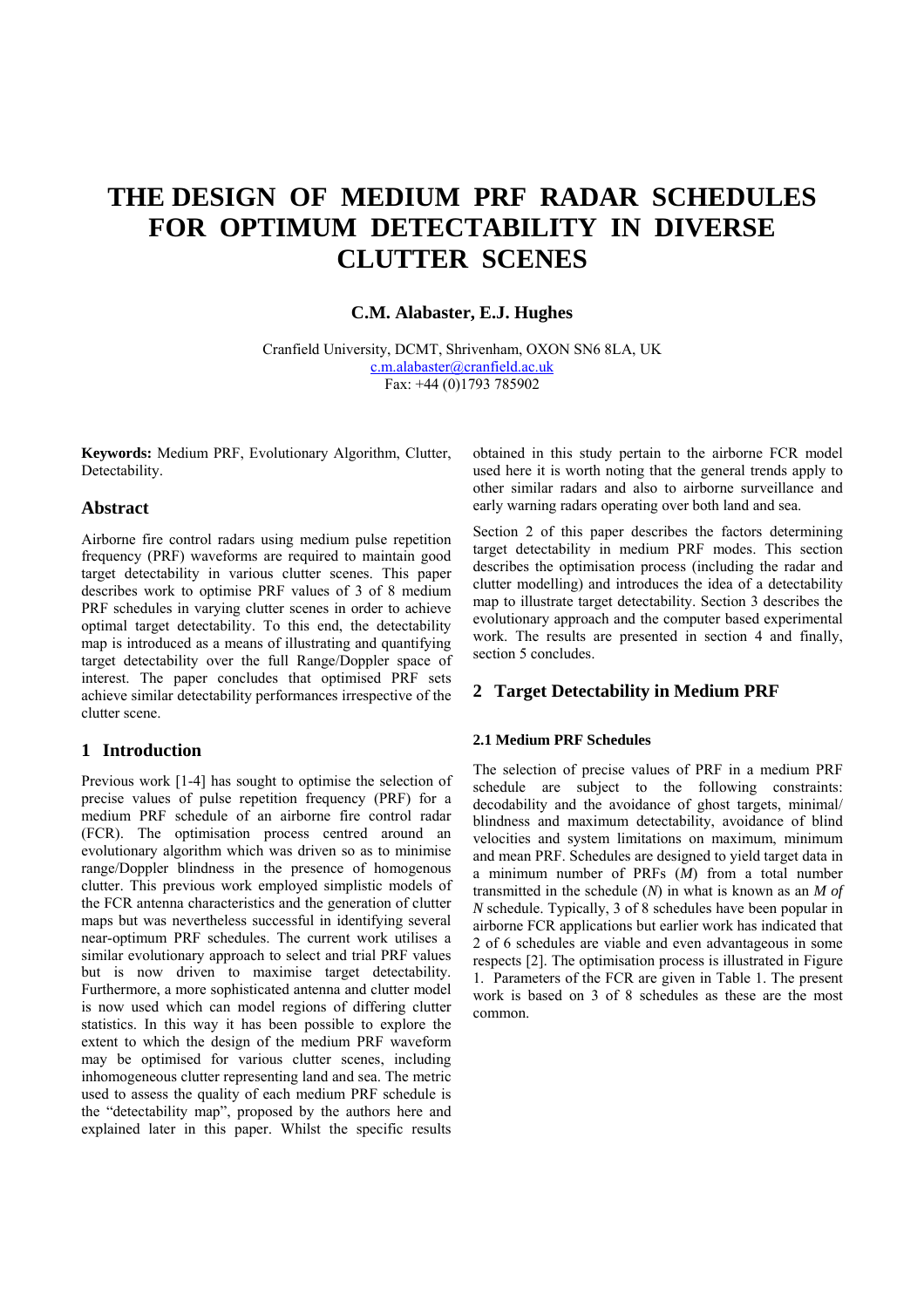

Figure 1: Optimisation Process

| Parameters                   | Value                   |  |
|------------------------------|-------------------------|--|
| Carrier frequency            | $10$ GHz                |  |
| Max & Min PRI                | 150 to 35 µs            |  |
| <b>PRI</b> resolution        | 100ns (1151 PRIs)       |  |
| Transmitted pulse width      | 7 us                    |  |
| Compressed pulse width       | $0.5 \mu s$             |  |
| FFT size                     | 64 point                |  |
| PRF changeover time          | $1.7 \text{ ms}$        |  |
| Blind range due to eclipsing | 15 range cells          |  |
| Duty cycle                   | Variable (0.2 peak)     |  |
| Beamwidth                    | 3.9                     |  |
| Scan rate                    | $60\frac{0}{\text{S}}$  |  |
| Target illumination time     | $65 \text{ ms}$         |  |
| Maximum target Doppler       | $\pm$ 100 kHz (1500m/s) |  |
| Maximum detection range.     | 185.2 km (100 nmi)      |  |
| Platform altitude            | 5000 m                  |  |
| Platform velocity            | 250 m/s                 |  |
| Antenna depression angle     |                         |  |

Table 1: FCR Model

#### **2.2 Clutter Model**

The clutter model (which combines the FCR antenna model) generates the clutter radar cross section (RCS) as a function of grazing angle at every location on the ground within the radar range. The antenna is modelled as having a sinc squared (power) radiation diagram over a full sphere. The pattern may be offset in azimuth and elevation to account for beam steering angles with respect to the velocity vector of the platform. Platform motion compensation (PMC) is also applied to centre mainbeam clutter (MBC) to zero Doppler. Clutter has a Weibull distribution whose parameters may be adjusted for land or sea. Furthermore, the model imparts a random Doppler (Gaussian, mean = 0,  $\sigma_n$  = 5 m/s) onto the clutter to mimic slow ground moving targets (GMT). The

clutter RCS is cascaded with the antenna gain and duly range and Doppler gated in accordance with the FCR model and PRF. A typical clutter map folded into one ambiguous range and Doppler interval is illustrated in Figure 2 (PRF = 10 kHz).



Figure 2: Folded Clutter Map

Figure 2 illustrates strong bands of MBC at zero Doppler and aliased at a Doppler equal to the PRF. These appear at the left and right hand edges, respectively. Sidelobe clutter (SLC) is spread across the entire Range/Doppler detection space. Of specific interest is the rather strong altitude line corresponding to the shortest range clutter directly underneath the platform.

Clutter was generated using a variable with a Weibull power distribution given in Equation (1).

$$
w = B \sqrt{1 - \ln(U)} \tag{1}
$$

where *U* is a uniformly distributed random number in the range  $[0,1]$ , *B* is the distribution spread and *C* is the shape parameter. For land clutter  $B = C = 1$  whereas for sea clutter  $B = 0.1$  and  $C = 0.65$ .

#### **2.3 Detectability Map**

The folded clutter map of Figure 2 is replicated in range and Doppler over the full detection space of interest (i.e. 185km in range by 1500m/s in velocity) due to the repetition of data in the time and frequency domains. This results in an unfolded clutter map and is illustrated in Figure 3. Each PRF in the schedule has a similar, though different, unfolded clutter map. The probability of detection of a discrete target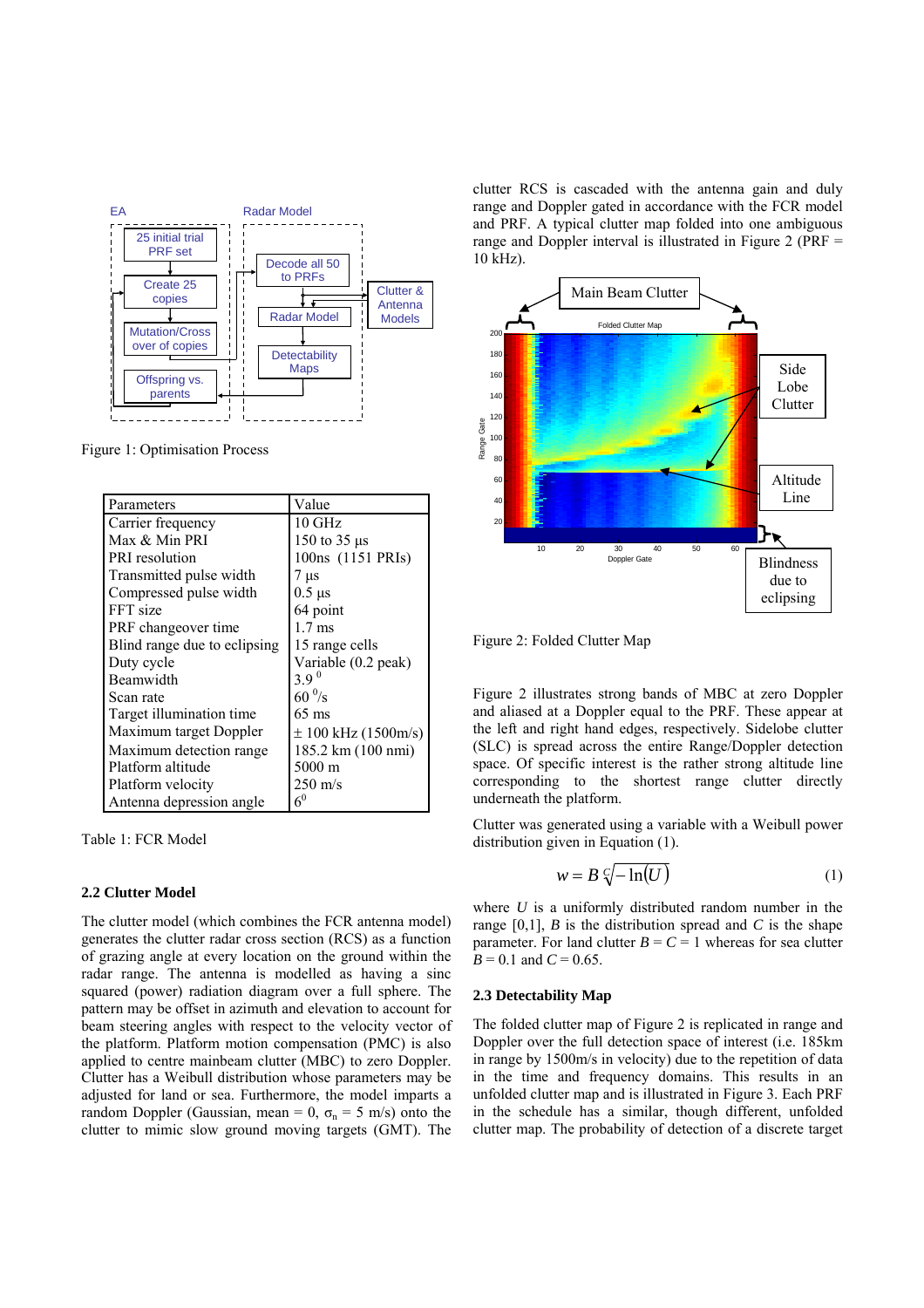at any range/Doppler cell of interest depends on the number of PRFs in which the range/Doppler cell is not eclipsed and the probability of detection in each PRF, as determined by the signal to clutter ratio (SCR) of the cell. Blindness results from eclipsing, with no MBC/GMT blanking being assumed. A detectability map can therefore be derived over the full range and Doppler detection space of the radar and denotes the minimum target RCS required for detection at each range and Doppler cell in an appropriate number of PRFs. An example detectability map is given in Figure 4 based on a required SCR = 0dB in at least three PRFs from the total of eight. A detectability map is a useful means of characterising the performance of a schedule in clutter.



Figure 3: Unfolded Clutter Map



Figure 4: Detectability Map

## **3 Experimental Work**

#### **3.1 Evolutionary Optimisation**

Figure 1 illustrates the optimisation process that has been employed in the selection of PRFs. The optimisation process is driven by an evolutionary algorithm (EA) with an optimisation goal of achieving maximum range/Doppler detectability. The EA maintains a population of trial PRF schedules whose values are refined on each iteration of the loop process (generation) along the lines of Darwinian theories of evolution and survival of the fittest. Each trial set is passed to the radar model and the genetic description is decoded to PRF values. This decoding stage employs a variety of checks to ensure that the schedule is decodable, does not incur any blind velocities, enforces a margin to minimise the risk of ghosting and is within the limits of maximum, minimum and mean PRF, as dictated by the radar model. The PRFs are passed to the radar and clutter models. The clutter model returns the clutter map for each PRF which is also passed to the radar model. The radar model is based on an airborne FCR and accepts the trial PRF schedule and clutter maps. The model then generates a detectability map. The detectability maps arising from each parent trial schedule and its offspring schedule are compared pixel by pixel (i.e. range/Doppler cells). The solution having the lowest RCS requirement in the greater number of pixels populates the next generation of trial schedules. Over repeated generations of the process, PRF schedules of superior detectability performance evolve. In this way, no detectability map is quantified for an absolute level of performance but merely compared with those of previous generations. This is known as binary tournament selection.

Evolutionary algorithms are powerful optimisation techniques which have been successfully employed in a variety of combinatorial problems. They are particularly adept at finding near-optimum solutions very quickly when the number of possible combinations precludes an exhaustive search. It is worth noting that any EA will converge to a solution, however, the efficiency of its convergence and the quality of the solution depend upon the tuning of the algorithm (e.g. population size, cross-over and mutation rates). There exists, as yet, no mathematical description of the performance of an EA. Furthermore, since the number of possibilities in the current problem is so vast, an exhaustive search of all such possibilities is not possible and there can be no confirmation that any particular solution is indeed the global optimum. Hence solutions identified in this work are termed *near-optimum*.

### **3.2 Trials**

The optimisation has been carried out initially for a homogenous clutter scene corresponding to land clutter.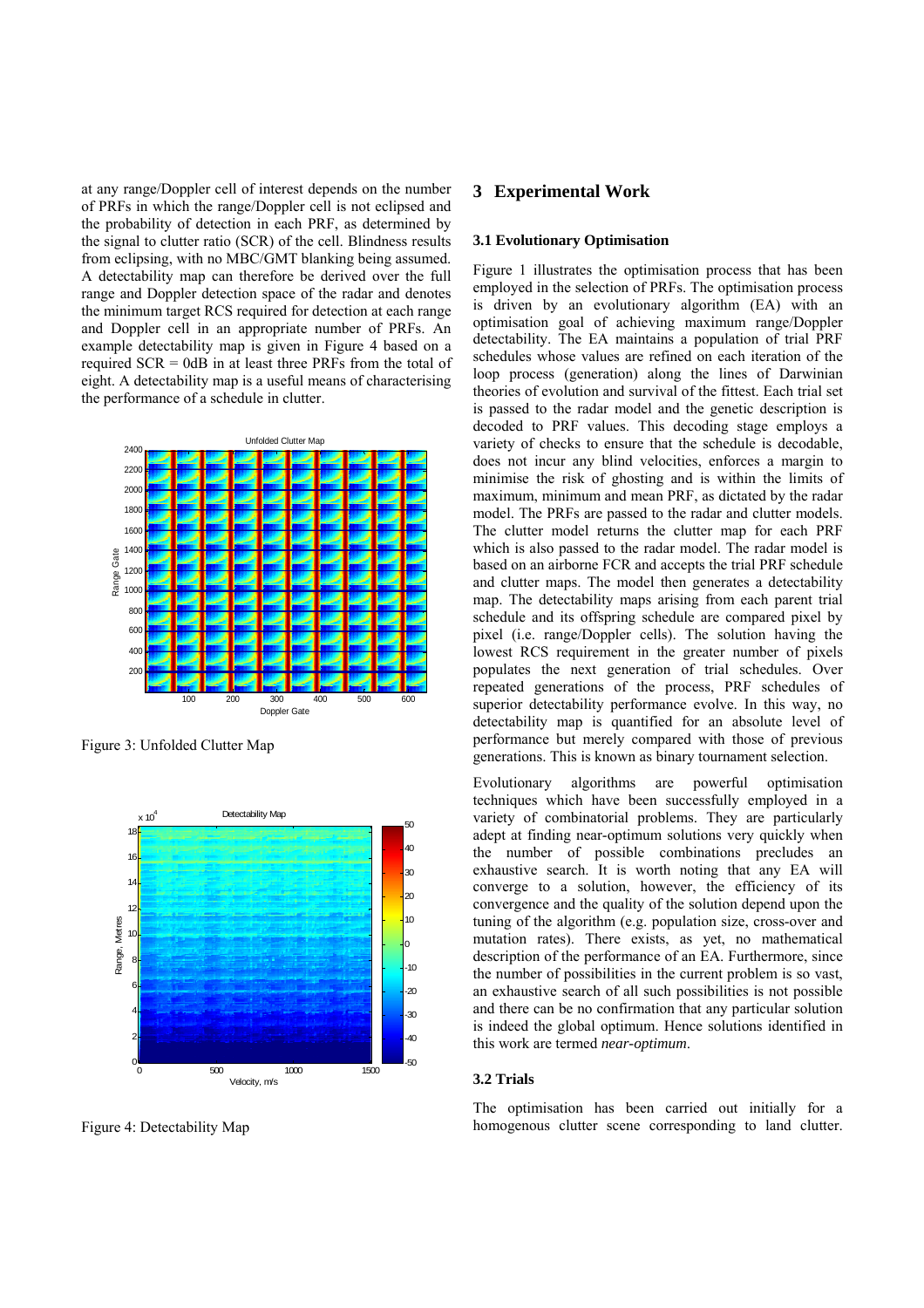Near-optimum PRF schedules have been identified and characterised in terms of their detectability maps. These schedules have subsequently been trialled and characterised when tested against a homogenous sea clutter scene. Similarly, PRF schedules optimised for sea clutter have been trialled against land clutter.

One might reasonably expect some degradation in detectability for those schedules optimised for one particular clutter environment (land or sea) but then used in the other clutter environment. These differences may be determined by forming the difference between the two detectability maps and applying standard logical and/or statistical measures.

Further trials have also been conducted in which the aircraft is flown above a straight coastline and the antenna mainbeam is directed ahead and slightly depressed. In this scenario the radar is subject to land clutter to one side of its track and sea clutter on the opposite side of its track; this symmetry ensures equal contributions from both sea and land clutter at all Dopplers and ranges. The PRF optimisation in these circumstances now yields values designed to meet these varied conditions.

The EA has been run 100 times in each of the clutter scenes i.e. land, sea and the mixed land/sea. This yields 100 nearoptimum solutions for each clutter scene. PRFs optimised in one clutter scene have subsequently been trialled in the alternative clutter scenes. Comparisons between the detectability of the various PRFs and clutter scenes are described in Table 2.

| Clutter environment of<br>test | PRF schedules optimised<br>environment |  |
|--------------------------------|----------------------------------------|--|
| Land                           | Land vs. Sea                           |  |
| Land                           | Land vs. Land/Sea                      |  |
| Land/Sea                       | Land/Sea vs. Land                      |  |
| Land/Sea                       | Land/Sea vs. Sea                       |  |
| Sea                            | Sea vs. Land                           |  |
| Sea                            | Sea vs. Land/Sea                       |  |

Table 2: Test Matrix

The first row of Table 2 above indicates that PRF schedules optimised in the land clutter environment and those optimised in the sea clutter environment are compared when their detectability maps are generated based on the presence of land clutter. The merit of each of the PRF sets optimised for the land clutter scenario is quantified as the number of its detectability maps which are superior to those of the sea optimised set. If there is real merit in using PRF sets optimised in the land clutter over those optimised for the sea clutter when tested against a land clutter scene, then the figure of merit for the land optimised PRF sets should strongly outweigh that of the sea optimised set (e.g. 90/10) at least to some level of statistical significance. If, on the other hand, there is no merit then both sets should score equally (i.e. 50/50), plus or minus a margin of statistical variation. A Wilcoxon Rank-sum test is used to assess the significance of land vs. sea optimised sets. The Wilcoxon Rank-sum test returns a test statistic which is compared to a standard normal distribution to assess the significance of the comparison. A two-tailed test is performed and at a significance of 5%. Likewise, the comparisons are also made in accordance with the other rows of Table 2.

# **4 Results & Discussion**

The comparative tests defined by the test matrix of Table 2 have been conducted and the percentage significance for each test combination has been derived. Strictly, this percentage significance is the probability of being in error if one rejects the null hypothesis i.e. that the two sets of data are drawn from the same clutter distribution. These results are given in Table 3 below.

| Clutter<br>environment<br>of test | PRF schedules<br>optimised<br>environment | Percentage<br>significance |
|-----------------------------------|-------------------------------------------|----------------------------|
| Land                              | Land vs. Sea                              | $-1.67$                    |
| Land                              | Land vs.<br>Land/Sea                      | 21.63                      |
| Land/Sea                          | Land/Sea vs.<br>Land                      | 8.56                       |
| Land/Sea                          | Land/Sea vs. Sea                          | $-64.77$                   |
| Sea                               | Sea vs. Land                              | 0.02                       |
| Sea                               | Sea vs. Land/Sea                          | 2.68                       |

Table 3: Test Statistics

A low positive percentage significance indicates that there is strong statistical evidence to support the premise that PRF sets optimised on the basis of one clutter scene (i.e. the first named scene in the middle column of Table 3) outperform PRF sets optimised for a differing clutter scene (i.e. the second named clutter scene in the middle column of Table 3) when tested against the former clutter scene (i.e. the scene named in the left column of Table 3). An upper limit of 5% is commonly accepted as corresponding to a strong